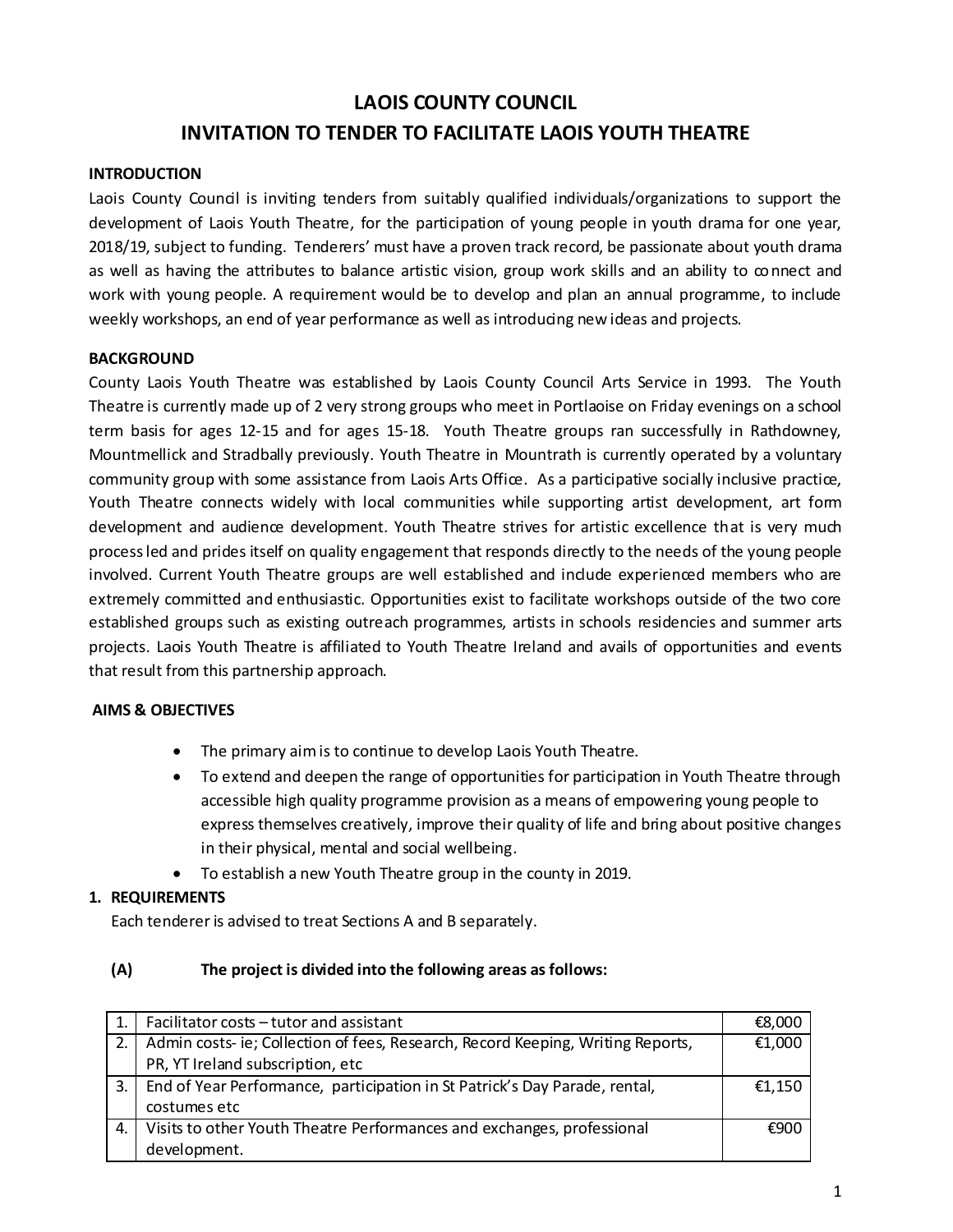| 5. Transport costs-i.e., Bus hire, etc | €400    |
|----------------------------------------|---------|
| 6. Total costs for all outputs         | €11.450 |

The tenderer is required to provide an outline of the methodology and approach that s/he will use to deliver the programme under each of the headings 1-5 above. In doing so, they must demonstrate a clear understanding of the Youth Theatre structures.

Tenders must cost each element of the work outlined in their proposal. The sum should include all costs / overheads associated with the delivery of Laois Youth Theatre. VAT where applicable, does not need to be shown separately, but should be accounted for in the overall costs shown.

Please note that while there are no indications provided as to staffing sub-totals for the various work areas, the allocation of facilitation (workshop) costs across these work areas is at the discretion of the successful tenderer but **cannot exceed €8,000** as set out in point 1.

Proposals in response to this brief should indude the name, role description, skills and experience of the individual/organization member who will be undertaking the project and the specific areas for which they will be responsible.

The successful proposal will be expected to demonstrate with at least two examples the ability to:

- Plan, prepare, deliver and evaluate an annual work plan for Laois Youth Theatre.
- To facilitate a programme of drama/theatre workshopsfor young people aged 12-18 to run for 30 weeks on a school term basis. (Oct-May)
- To establish a new Youth Theatre group in another town in the county in 2019.
- To manage/administer the programme to indude keeping a roll book, and to assist with the collection of fees and enrolment forms for the Arts Office.
- To Increase and develop the profile of Laois Youth Theatre locally and nationally.
- To avail of opportunities resulting from membership of Youth Theatre Ireland.
- To actively identify additional potential funding opportunities to progress and benefit Laois Youth Theatre.
- To manage and produce at least one Youth Theatre Drama production per annum.
- To co-ordinate visits to see professional theatre shows and access drama developmental projects for the benefit of Youth Theatre members and facilitators.
- To work with the Local Authority to ensure that Youth Theatre remains and continues to be an inclusive, welcoming and safe programme for young people.
- To be open to the opportunity to work with other groups outside of the Laois Youth Theatre Programme where possible, as a means to introduce young people to youth drama and increase membership. For example; outreach, summer arts, artists in schools (separately funded)
- To be open to opportunities to be involved in community led events such as St Patrick's Day Parade, Culture Night, Cruinniú na nÓg, at the request of the Arts Section, separately funded through the Arts Department.

## **(B) Skills & Experience**

The tenderer is required to demonstrate: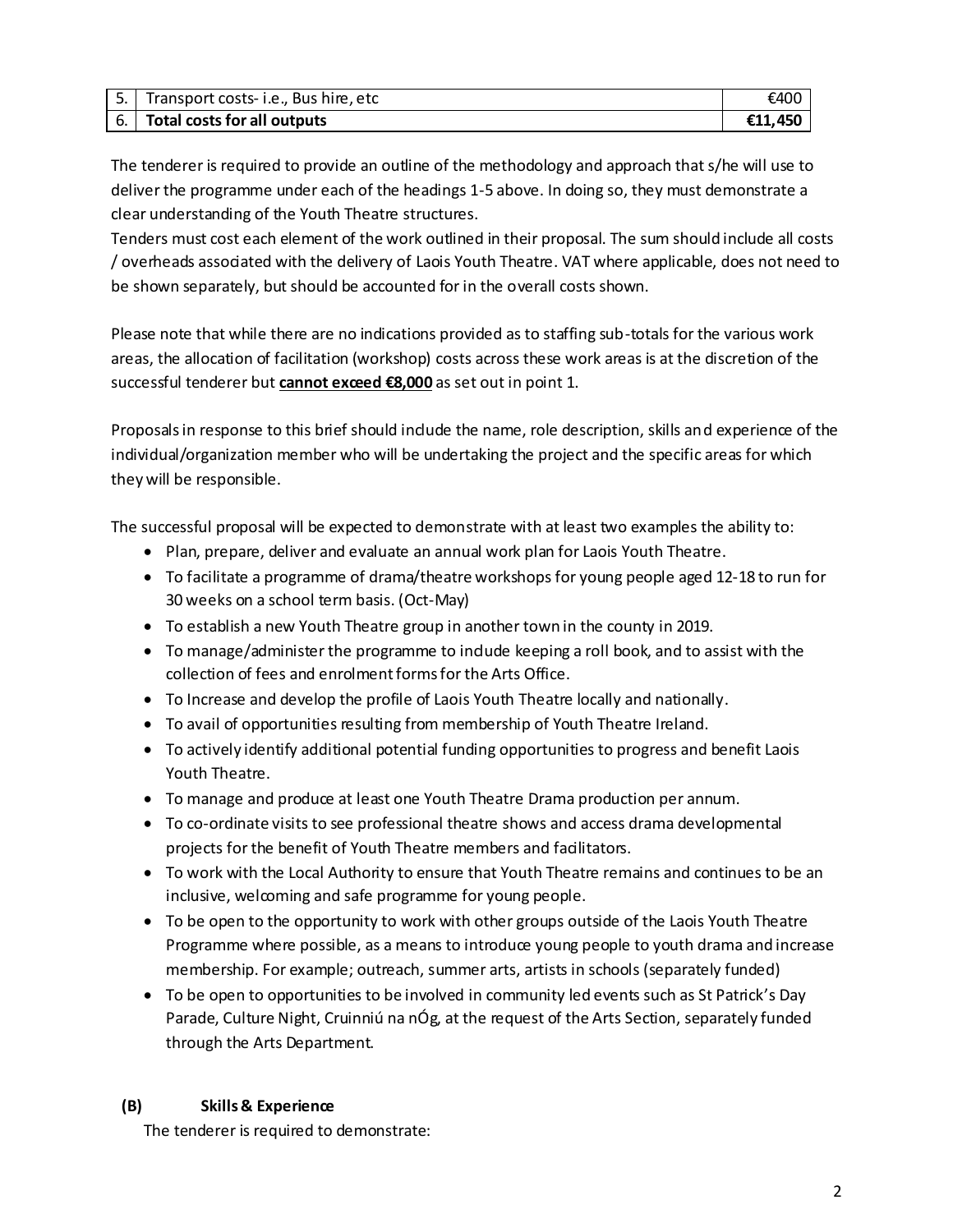- A passion for and commitment to theatre/youth theatre and the ability to share this with others.
- A proven track record, experience, ability and an enthusiasm of being able to work and connect with young people in a theatre/drama setting
- Experience of leading drama workshops on a long-term continuing basis, with emphasis on artistic innovation, core skills training; fun and forward development.
- A minimum of two years work experience in theatre/drama or a related field.
- Knowledge of and literacy in theatre and drama and ongoing developments in contemporary Irish and International theatre practice.
- Ability to work with day-to-day practicalities, showing flexibility and positive attitude in your work ethic. There will be a need to work outside of normal working hours i.e. evening and weekends, especially before performance times.
- Have undertaken training and have a thorough proven track record and knowledge of codes of best practice in relation to child protection.
- Adhere to all required Health and Safety Requirements associated with holding workshops.
- Be the holder of a full Drivers License
- Experience of managing budgets and ability to deliver projects on time and to budget to ensure sustainability.
- Knowledge and experience of IT and social media (Facebook, Twitter, etc)

## **2. PROJECT MANAGEMENT**

Laois County Council manages the delivery of the full project by way of financial control, ensuring that payments are subject to the achievement of specific outcomes and objectives set out in the annual work plan.

## **3. PAYMENT**

Progress reports will be submitted in 3 equal installments Oct –Dec, Jan –March, April-May along with invoice for payment for work completed in the relevant period. The reports will set out which targets have been achieved. Laois County Council reserves the right to validate any of the claims made in relation to targets.

Payment will be made by way of electronic transfer.

Should the successful tenderer fail to competently complete the required work to schedule, as per the work plan, the Council (as Contractor) reserves the right to refuse or withhold part or all payment.

# **4. GENERAL ISSUES**

If the tenderer is successful, then prior to appointment of contract, the following will be required:

# **Legal Status**

Details of the legal status of the tenderer.

## **Tax**

A valid Tax Clearance Certificate for the duration of the contract. In the case of a non-resident tenderer, a statement shall be provided by the Irish Revenue Commissioners that they are satisfied as to the suitability of the tenderer.

## **Tax Clearance Certificate**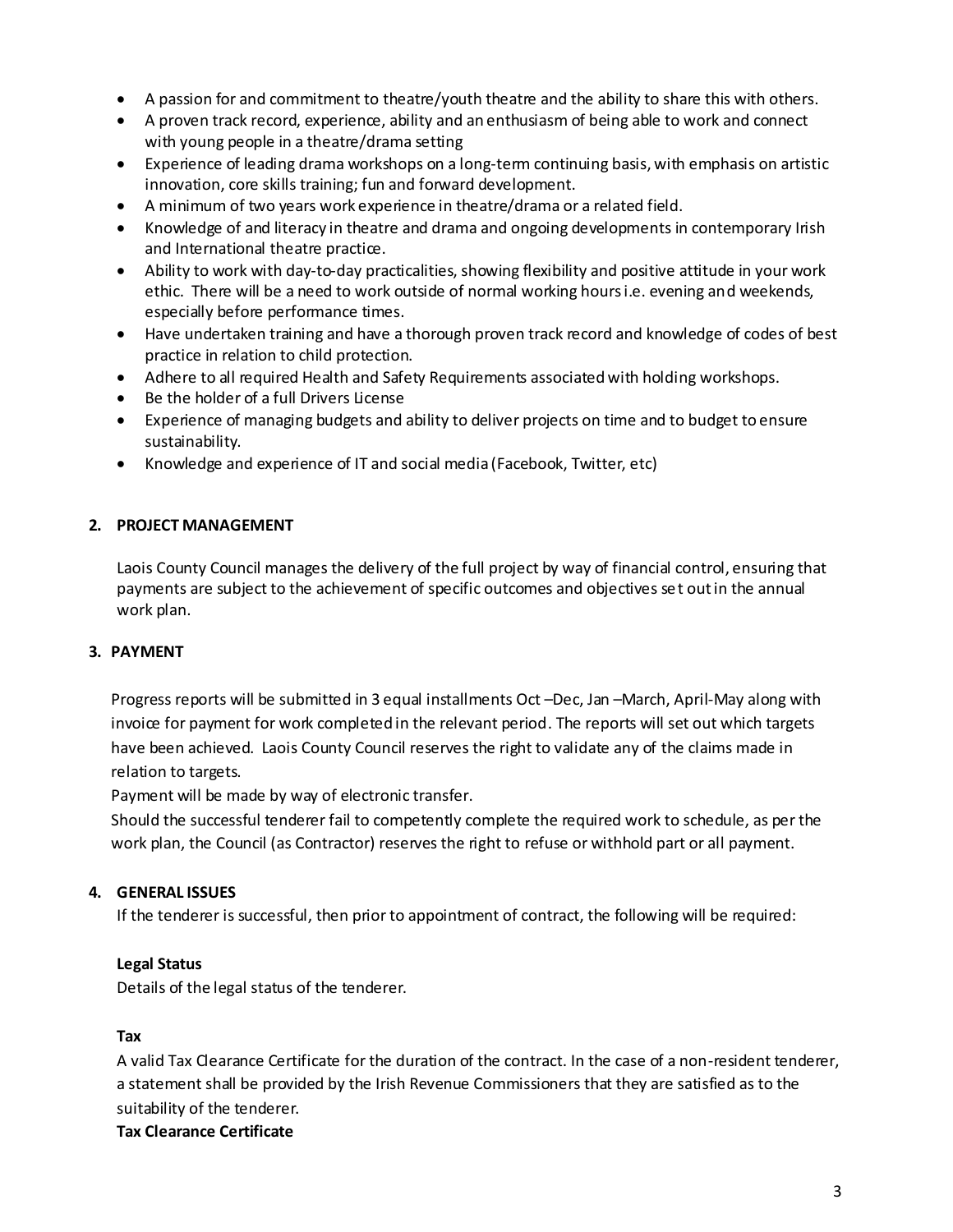It will be a condition of award of this contract and any subsequent contract that the successful tenderer comply with all EU and national tax laws. Tenderers are referred to the Irish Revenue web site http://www.revenue.ie/. Non-resident tenderers should apply to the Office of the Revenue Commissioners, Non-Resident Tax Clearance Unit, Office of the Collector General, Sarsfield House, Francis Street, Limerick, Ireland; e-mail: nonrestaxdearance@revenue.ie.

## **Withholding Tax**

Relevant payments shall be subject to Irish 'Professional Services Withholding Tax' at the prevailing rate (currently at 20%) as laid down by the Revenue Commissioners in Ireland. Non-residents may be able to reclaim such deducted Tax from the Office of the Revenue Commissioners in Ireland, International Claims Section located currently at Government Buildings, Nenagh, Co. Tipperary, Ireland (Tel: +353-67- 63400).

## **Insurance**

Evidence of insurances in the form of both Employers Liability (€13m Limit of Indemnity) and €Public Liability cover (€6.5m Limit of Indemnity) or a letter from the insurer. The successful tenderer will also be required to indemnify Laois County Council.

# **Health & Safety**

All health and safety aspects of the project must be addressed as per Section 20 of the Safety, Health & Welfare at Work Act 2005; The successful tenderer will be required to submit a valid Safety Statement.

# **Child Protection**

1. A copy of a Garda Vetting Clearance for the person / persons undertaking the project will be required, in accordance with S.I. Number 47 of 2012 National Vetting Bureau under the Children and Vulnerable Persons Act 2012.

2. A copy of the Laois County Council Child Protection Policy must be read and signed by the successful tenderer and returned to the contact person listed in Section 11 below (copies available via the contact person listed). All aspects of this policy must be adhered to for the duration of the contract.

# **Freedom of Information**

Laois County Council operates under the Freedom of Information Acts 1997-2003 and all information held by them may be subject to requests under this Act.

All responses to this invitation to tender will be treated in confidence and no information contained therein will be communicated to any third party without the written permission of the tenderer except insofar as is specifically required for the consideration and evaluation of the response or as may be required under law, including the Freedom of Information Act 2014, EU and Irish Government Procurement rules and procedures, or in response to questions, debates or other parliamentary procedures in or of the Oireachtas (the Irish Parliament). Tenderers are asked to consider if any of the information supplied by them in response to this request for tender should not be disclosed because of its sensitivity. If this is the case, tenderers should specify the information that is sensitive and the reasons for its sensitivity. The Contracting Authority accepts no liability whatsoever in respect of any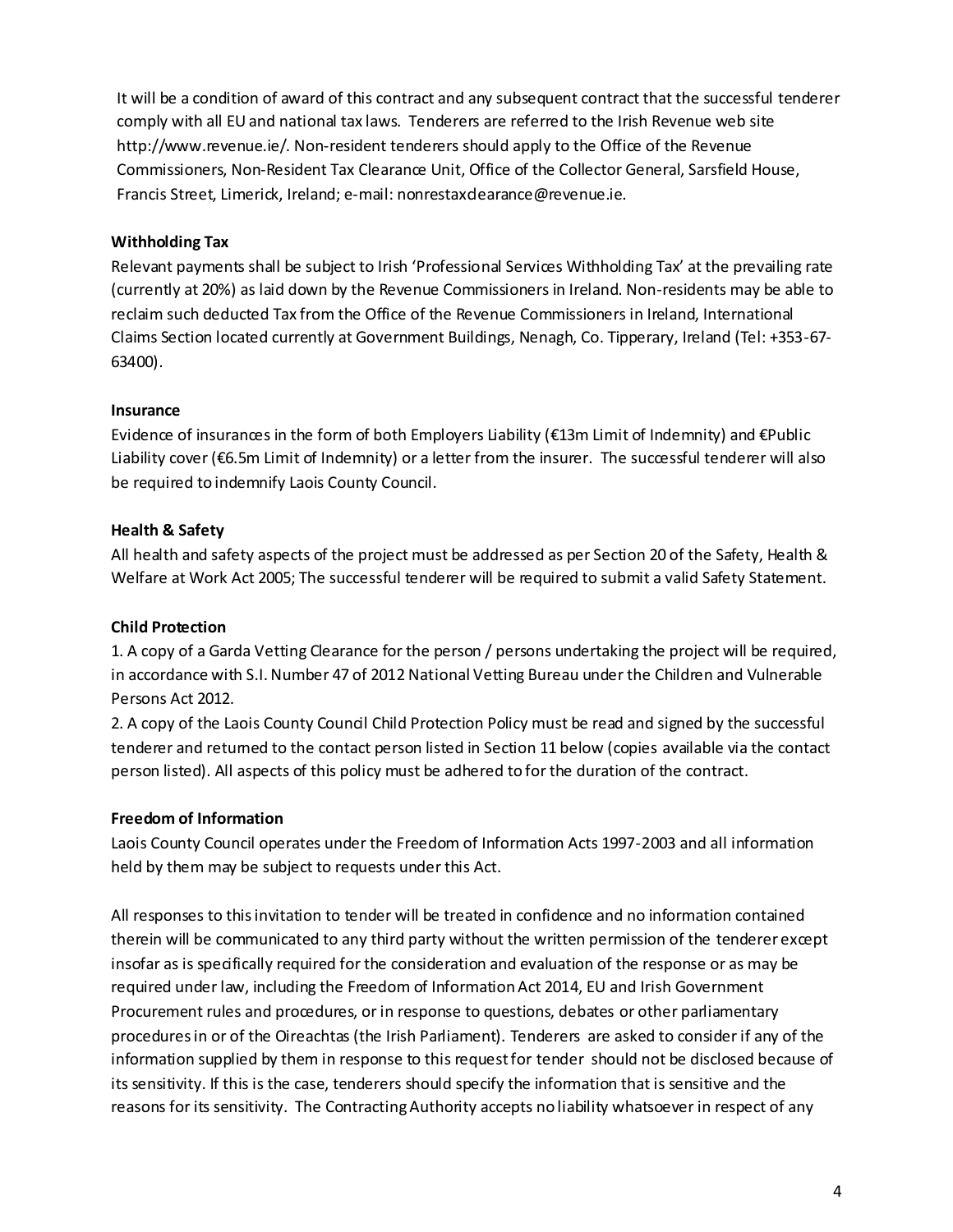information provided which is subsequently released or in respect of any consequential damage suffered as a result of such disdosure.

Data Protection Firms are required to comply with all directions of the Contracting Authority with regard to: the use and application of all and any Confidential Information or data (ind uding personal data as defined in the Data Protection Acts, 1988 and 2003);local security arrangements deemed reasonably necessary by the Contracting Authority including, if required, completion of documentation under the Official Secrets Act, 1963 and comply with any vetting requirements of the Contracting Authority including by police authorities comply with the requirements of Data Protection law and such guidelines as may be issued by the Data Protection Commissioner from time to time, induding but not being limited to: Data Protection Acts, 1988 and 2003 and All EU requirements arising (including, but not limited to, provisions relating to the processing of data, ensuring the security of data and restrictions on transfers of data abroad) and any legislation and regulations implementing same.

# **Copyright**

All plans, reports, photographs and documents prepared by the successful tenderer on foot of this appointment will be considered the property of Laois County Council and may be used by them at any time, including for other projects, without the prior approval of the tenderer.

# **Confidentiality**

The distribution of the quotation tender document is for the sole purpose of obtaining offers. The distribution does not grant permission or licence to use the documents for any other purpose. Tenderers are required to treat the details of all documents supplied in connection with the quotation process as private and confidential.

# **5. BUDGET**

The maximum budget available is € 11,450. This figure is broken down under headings listed above in Section 4.

# **6. CONTRACT AWARD**

Only tenders which contain all of the information specified in Section 4 will be considered. Each complete tender will be scored on the basis of the information supplied in accordance with the following criteria and scoring:

| Criteria                                  | <b>Scoring</b> |
|-------------------------------------------|----------------|
| Experience/Proven Track Record            | 25             |
| Ability / Capacity to deliver the project | 25             |
| Knowledge and Literacy of theatre /drama  | 20             |
| Understanding of Laois Youth Theatre      | 15             |
| Overall suitability                       | 15             |
| <b>TOTAL</b>                              | 100            |

 *Note: 60 is the qualifying mark*

# **Notification of Evaluations**

All parties will be informed of the outcome of their proposals following evaluation and any necessary clarifications.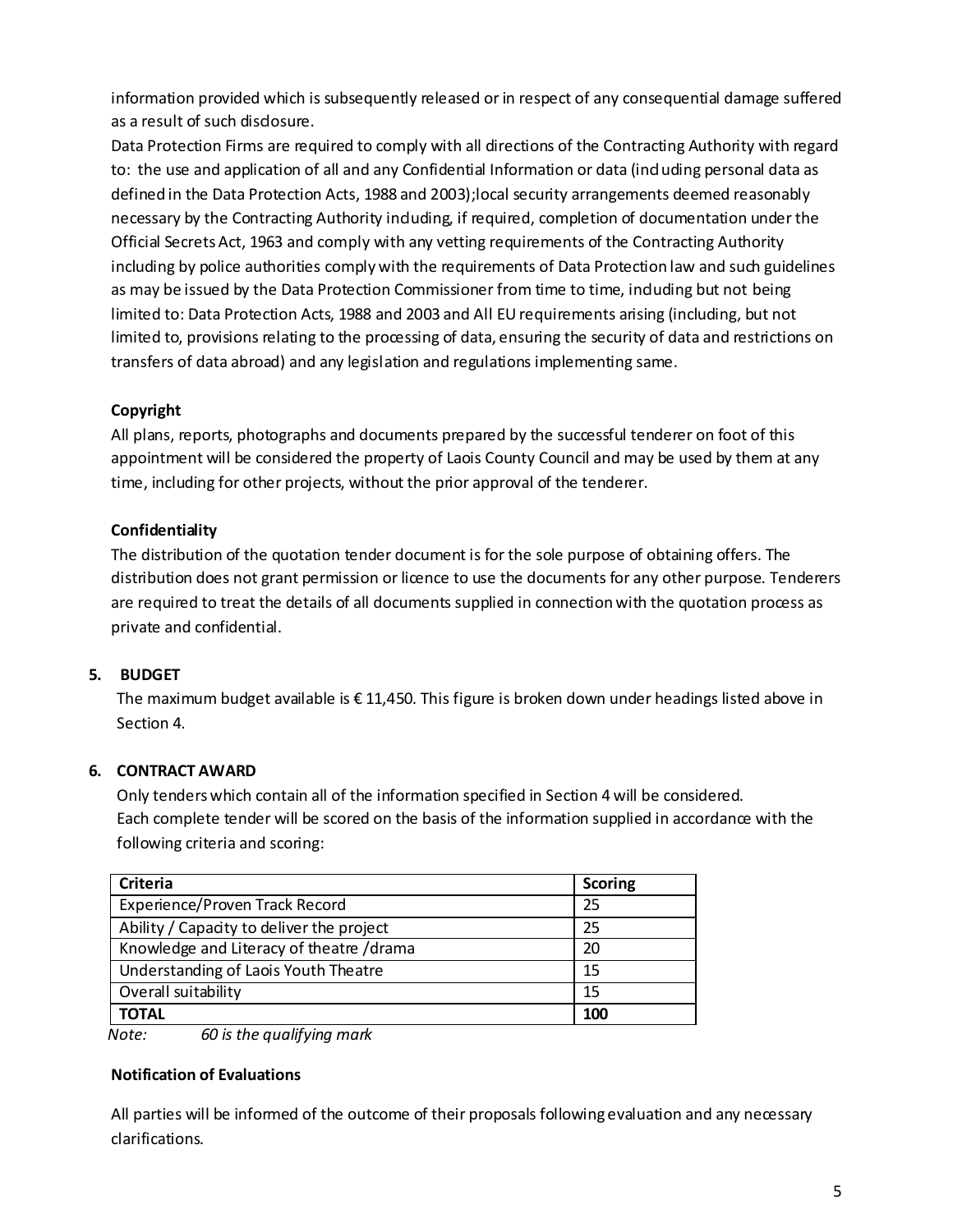#### **Award to Runner-up**

If for any reason, it is not possible to award the contract to the designated successful party emerging from this competitive process, or if having awarded the contract, The Contracting Authority considers that the successful party has not met its obligations, The Contracting Authority reserves the right during the tendering validity period to award the contract to the next highest scoring party on the basis of the terms advertised without re-opening the competition. This shall be without prejudice to the right of The Contracting Authority to cancel this competitive process and/or initiate a new contract award procedure at its sole discretion.

## **7. APPOINTMENT, EXTENT AND TERMINATION**

The successful tenderer will be expected to take up this project with effect from **Friday 5 th October 2018** or another earlier date as agreed with the local authority. A provisional date for Interviews has been set for **Tuesday 18th September**. This project will include evening and weekend work when required.

A Service Level Agreement will be issued and shall constitute a binding contract between the Contracting Authority and the successful tenderer.

The appointment shall be for the services described in this brief only. The Contracting Authority reserves the right to engage with other service providers for additional services in connection with the project and shall be under no obligation to extend the contract.

## **8. DEADLINES AND SHORTLISTING**

Closing date for receipt of proposals is **Thursday 6th September 2018** before **4.30pm.** Tenders received after this time will not be accepted.

All of the necessary documents required for the complete tender must be returned, **in duplicate and hard copy,** in a sealed envelope marked *"Tender for the delivery of Laois Youth Theatre 2018/2019 Programme"*. Proposals should be submitted to:

Muireann Ni Chonaill, **Arts Officer** Laois County Council Áras an Chontae, Portlaoise, Co. Laois. Phone (057) 8664109 email: artsoff@laoiscoco.ie

**Shortlisting** may occur following the submission of tenders and those shortlisted may be called for interview and /or presentations, to outline their proposal in greater detail.

Those tendering are advised to request a receipt for any hand delivered tenders confirming date and time of delivery. Please note that emailed or faxed proposals will NOT be accepted.